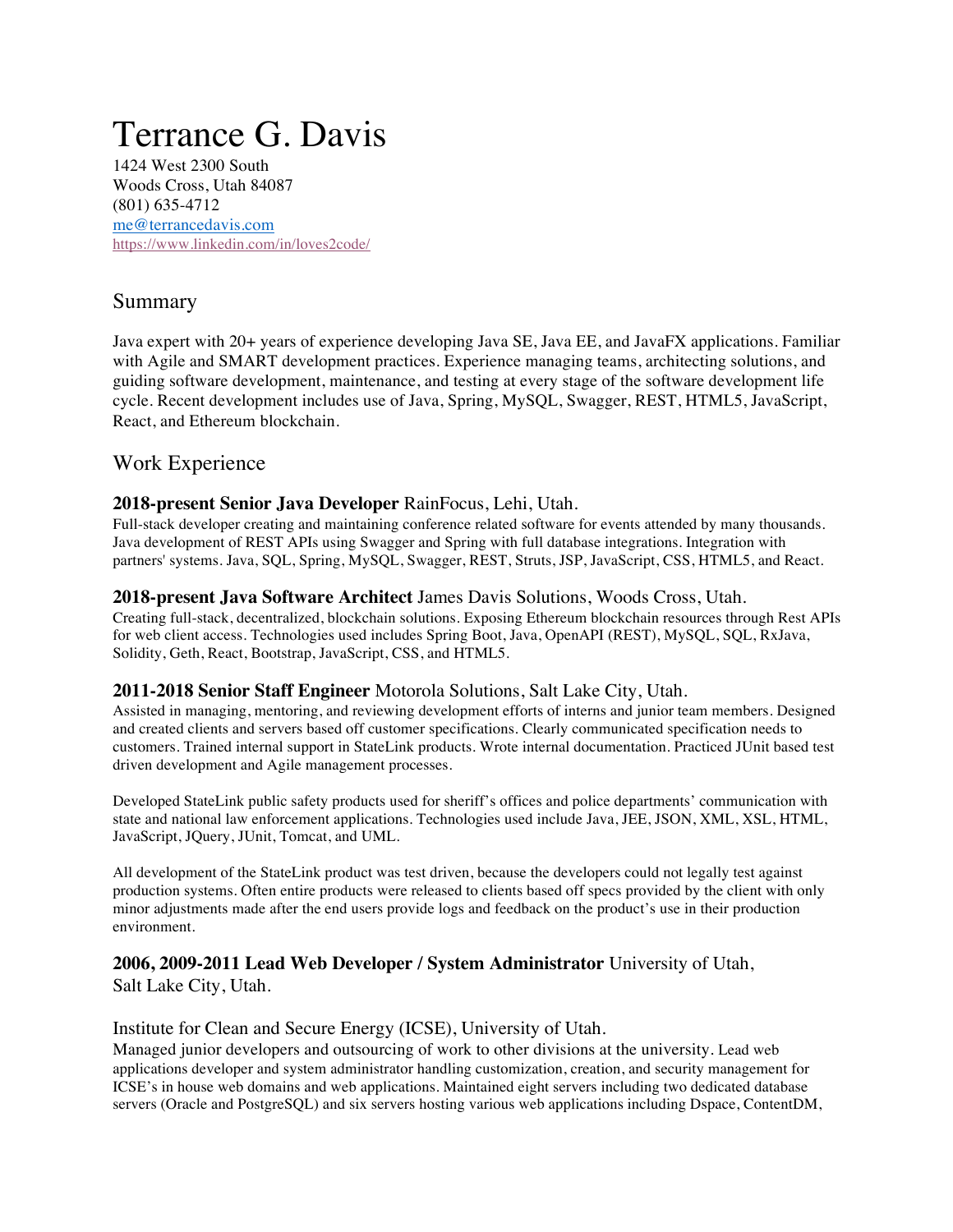Awstats, OpenCMS, Joomla, Dspace, JSPWiki, and Rapla.

Division of Academic Outreach and Continuing Education (AOCE), University of Utah. Maintained a mathematics tutoring web app, RUReady for the AOCE. RUReady was a multitier web app using Java, MySQL, JavaScript, CSS, SQL. I used UML for documentation of the code. JEE technologies used included Servlets, JavaBeans, JSP, JDBC and Taglibs.

#### **2007-2009 Senior Software Developer** Ice Edge Business Solutions, Salt Lake City, Utah.

Senior member of development team for US division. Hired to give technical advice to head of the US division. Also, managed office activities and managed frequent onsite visits to Canada. Responsible for leading 10+ member team consisting of developers and QA when the division head was traveling. Our division developed Java based visualization utilities for modular wall and building industries. Technologies used include C++, Java, Swing, JNI, SQL and UML. Extensively used trigonometry, geometry and algebra, and algorithms including Straight Skeleton and Linear Cutting Stock Problem at this position.

#### **2005-2006 Senior Software Developer** Hydro Engineering, Salt Lake City, Utah.

Part of a team of three engineers rewriting a green screen ERP written in System Z as a GUI three-tier networked app with a Java desktop client. The majority of the work was Java based. The database used for this project was PostgreSQL. The Sever was a custom server written from the ground up for this application. Languages used in this position included Java, SQL, JavaScript, C, C++, PL/Java, PL/PgSQL, PL/SQL. Technologies included XML-RPC, JDBC, Servlets, JavaBeans, and JSP.

**2004-2005 Executive Committee Member / Web Leads Manager** Century Software, Utah. As a member of Century Software's Executive Committee, responsibilities included creation of corporate policy and direction. Managed contract workers and outsourcing of web leads generation. Created content for Century Software's template driven website, managed outsourcing for marketing activities including advertising, printed materials, and content creation for website and newsletters. Marketing and website maintenance tasks required frequent use of C++, PHP, SQL for MySQL and MS SQL.

#### **2000-2004 Senior Software Developer** emWare, Inc., Cottonwood, Utah.

Worked on Core, Applications, and Production Engineering teams, taking the lead on design and implementation for various projects including software creation for remote monitoring and control of medical devices, software development for facilities management, vending machines control software, HVAC systems software, and sprinkler systems software. Technologies developed with included Java (J2EE), SQL, JSP, ASP, Perl, C, C++, C#. Various prototypes created used, JMS, EJB, Palm OS, OSGI, UML, SMTP, JDBC.

**1999-2000 Team Lead / Senior Applications Engineer** Ysource, Inc., Park City, Utah. Senior Applications Engineer leading a team of five engineers. My team improved and maintained the front end of our flagship product, a web site for teens and their high schools. My team coordinated with other software development teams and our graphic design department. In this pursuit, I designed database schemas, server side code using Weblogic and StoryServer. Technologies of note that I worked with included Java, C, C++, EJB, SQL, Servlets, JSP, TCL/StoryServer, Applets and JavaScript. J2EE technologies used included Servlets, JavaBeans, JSP, JDBC and EJBs.

**1998-1999 Web Applications Developer / Graphic Designer** Gibbs Smith Publisher, Layton, Utah. Website creation using Perl, C, C++, HTML and JavaScript. Designed textbook division's advertising. Also, designed and edited newspapers and textbooks for educational use in schools around the USA.

#### **1997-1998 Web Developer / Graphic Designer** Whipple/White Typography, Inc., Salt Lake

City, Utah. Maintained the company web site, ftp site and dial in bbs. Manually edited faulty PostScript language files to allow printing. Other responsibilities included trapping, color correction and created ads ranging from billboards to newspapers. I also was responsible for our advertisements and many of our clients' advertisements. I maintained three Macs, four PCs and a network of printers and imagers.